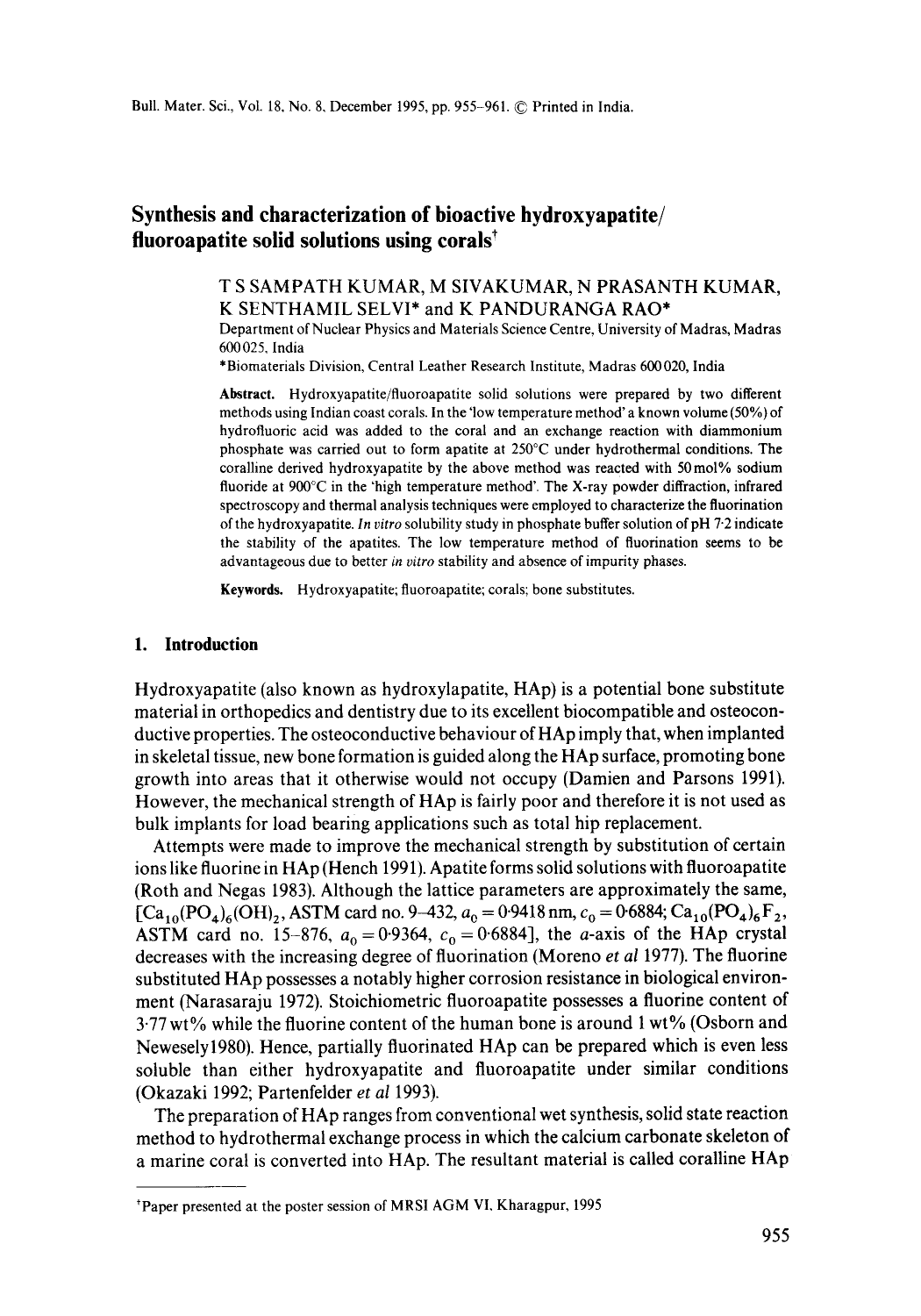## 956 *T S Sampath Kumar et al*

(Roy and Linnehan 1974)• As India has a vast resource of corals, the development of bone substitutes using these corals have been investigated. In the present study the preparation of coralline derived hydroxyapatite/fluoroapatite solid solutions have been described. Incorporation of the fluorine in the apatite lattice was examined by X-ray diffraction, infrared spectroscopy, thermal analysis methods and by solubility study in phosphate buffer. The results were compared with those for coralline hydroxyapatite.

### **2. Experimental**

#### *2.1 Preparation*

The coral genus *"Goniopora"* was obtained from the Gulf of Manner in the southern coast of India. This coral exhibits a porous structure with all pores interconnected throughout the skeleton and the structure resembles that of trabecular bone. The calcareous biomaterial that constitutes coral skeleton consists of 98-99% calcium carbonate and the remaining part being made up of various amino acids and oligo elements• After gathering, the coral blocks were dried and cleaned of macroscopic impurities. The coral was then heated at  $900^{\circ}$ C for 2 h to remove the organic materials and impurities. The pre-heated coral is once again washed and dried. The heating makes the coral very brittle which easily becomes powder even under slightest pressure.

Stoichiometric amounts of coral powder, high purity diammonium phosphate and water corresponding to HAp were ground well in a agate mortar and heated in a simplified pressure vessel for few hours at  $250^{\circ}$ C under high pressures of water vapour, for the formation of pure coralline hydroxyapatite (CHAp). Further details of the process are not presented due to economic reasons.



Figure 1. XRD patterns of apatites: (a) CHAp, (b) FHAp(LT), (c) CHAp heated to 900°C and  $(d)$   $FHAp(HT)$ .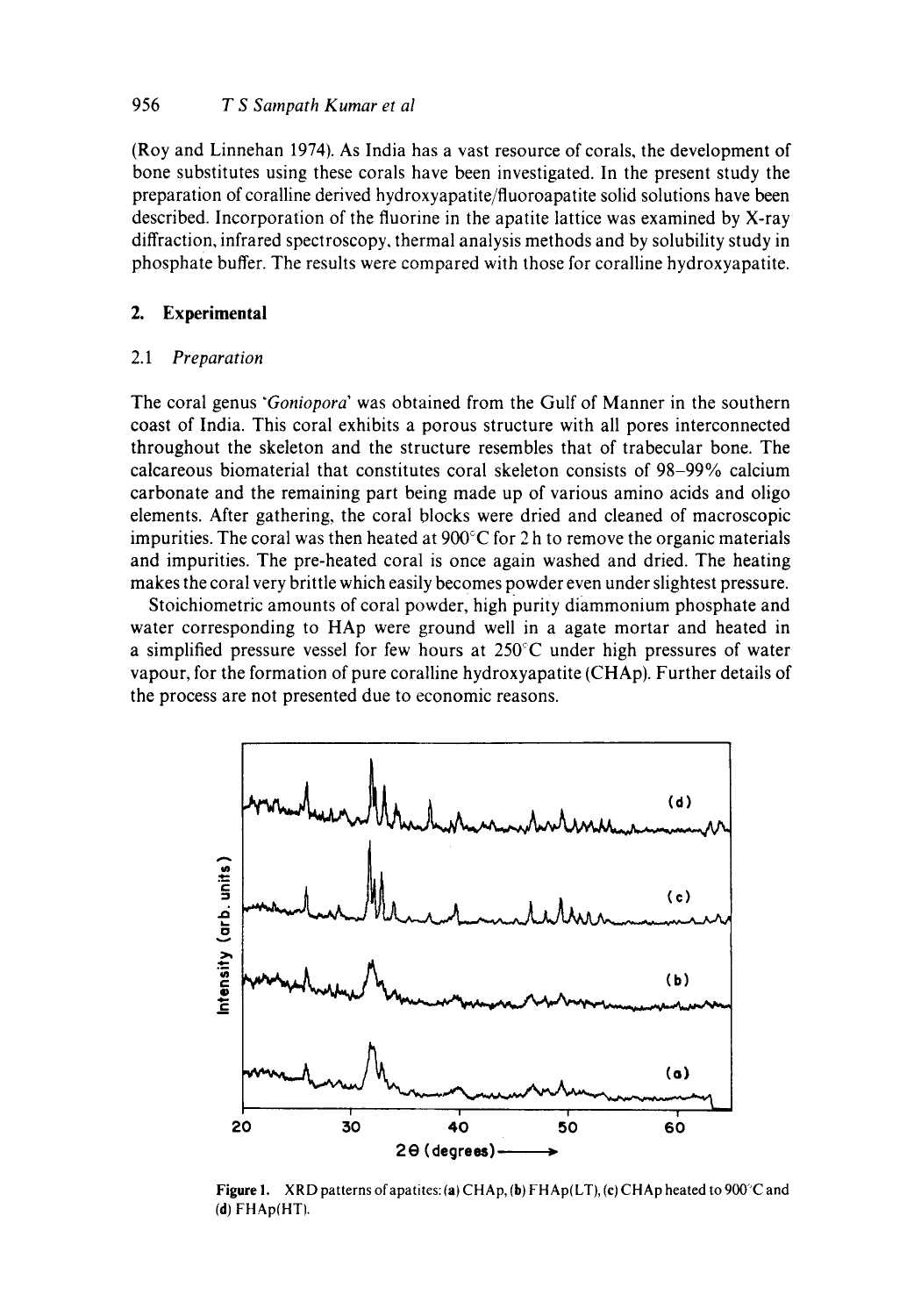In the 'low temperature method' (LT) of fluorination of CHAp, known volumes of reagent grade hydrofluoric acid was used instead of water in the exchange reaction for the partial fluorination of CHAp. In the 'high temperature method' (HT), the coralline derived HAp obtained by the exchange reaction method is reacted with various amounts of high purity NaF at  $900^{\circ}$ C for 12 h in a tubular furnace. The product was washed thoroughly and dried overnight.

#### 2.2 *Characterization*

The powder from the hydroxyapatite/fluoroapatite samples were examined with a Seifert high resolution X-ray powder diffractometer using monochromatic  $CuK_{\star}$ radiation in Guinier geometry. The X-ray diffraction (XRD) patterns were recorded in steps of 0.01 degree intervals with one second counting time at each step. Fourier transformed infrared spectroscopy (FTIR) measurements were carried out by the KBr pellet method using a Nicolet 20 DXB model spectrometer. Thermogravimetry analysis (TGA) and differential thermal analysis (DTA) were performed with Perkin-Elmer 7 system. The *in vitro* stability test of the apatites was performed at 37°C in buffered phosphate solution of pH 7.2 using an incubator and a ECIL pH meter.

### **3. Results and discussion**

The X-ray diffraction patterns of the partially fluorinated coralline hydroxyapatites obtained by both the low temperature method [using 50vo1% HF, sample code  $FHAp(LT)$ ] and high temperature method [using 50 mol% NaF, sample code FHAp(HT)] are shown in figure 1. The XRD patterns of pure coralline hydroxyapatite (CHAp) and CHAp heated to 900°C are also shown in the same figure for comparison. All the diffractograms show identical patterns. The 900°C pre-heated CHAp and FHAp(HT) exhibited sharp diffraction peaks due to better crystallization at high



Figure 2. Expanded XRD patterns of apatites in the range of  $31^\circ$  to  $33.5^\circ$ : (a) CHAp, (b) FHAp(LT), (c) CHAp heated to 900~C and (d) FHAp(HT).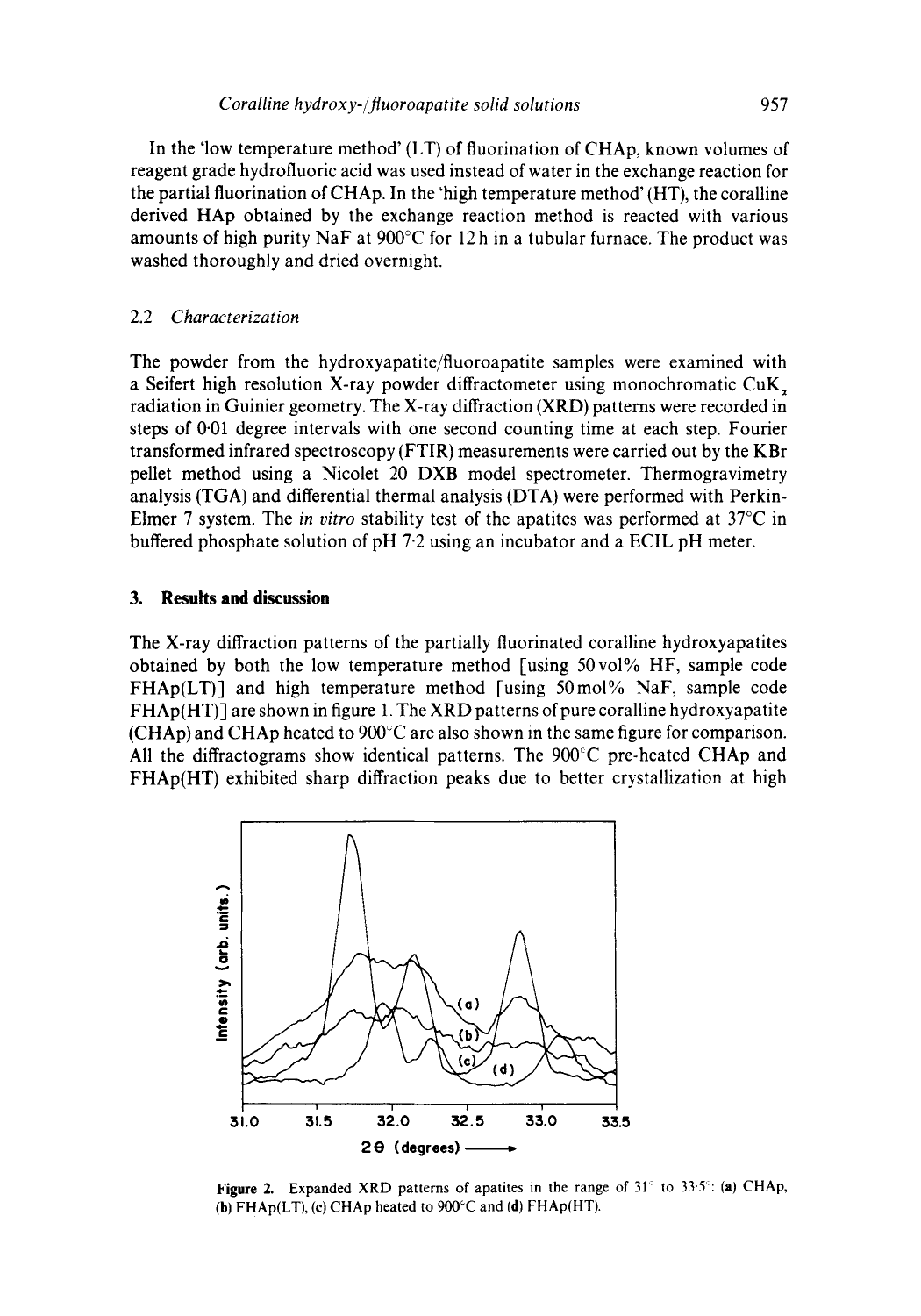Table 1. List of unit cell parameters.

| Sample                    | $a(\AA)$ | $c(\lambda)$ |
|---------------------------|----------|--------------|
| $HA(ASTM card no. 9-432)$ | 9.42     | 6.88         |
| FHA(ASTM card no. 15-876) | 9.36     | 6.88         |
| CHA(LT)                   | 9.42     | 6.90         |
| FHA(LT)                   | 9.38     | 6.90         |
| FHA(HT)                   | 9.38     | 6.88         |



Figure 3. FTIR spectra of apatites: (a) CHAp, (b) FHAp(LT) and (c) FHAp(HT).

temperature. Since, it is well known that the a-axis dimension of the fluorinated hydroxyapatite decreases with the increasing degree of fluorination, the shift of major reflections may be examined as a representation of fluorination (Okazaki 1992; Partenfelder *et al* 1993). The expanded peaks of the samples in the region of  $31.5^\circ$  to  $33.5^\circ$  as shown in figure 2 suggest the fluorination of CHAp especially for the FHAp(HT) sample. The peaks can be indexed using a hexagonal unit cell and the unit cell parameters were obtained by refining its diffraction lines using the standard least square method (CELN) programme. The list of cell parameters are given in table 1. The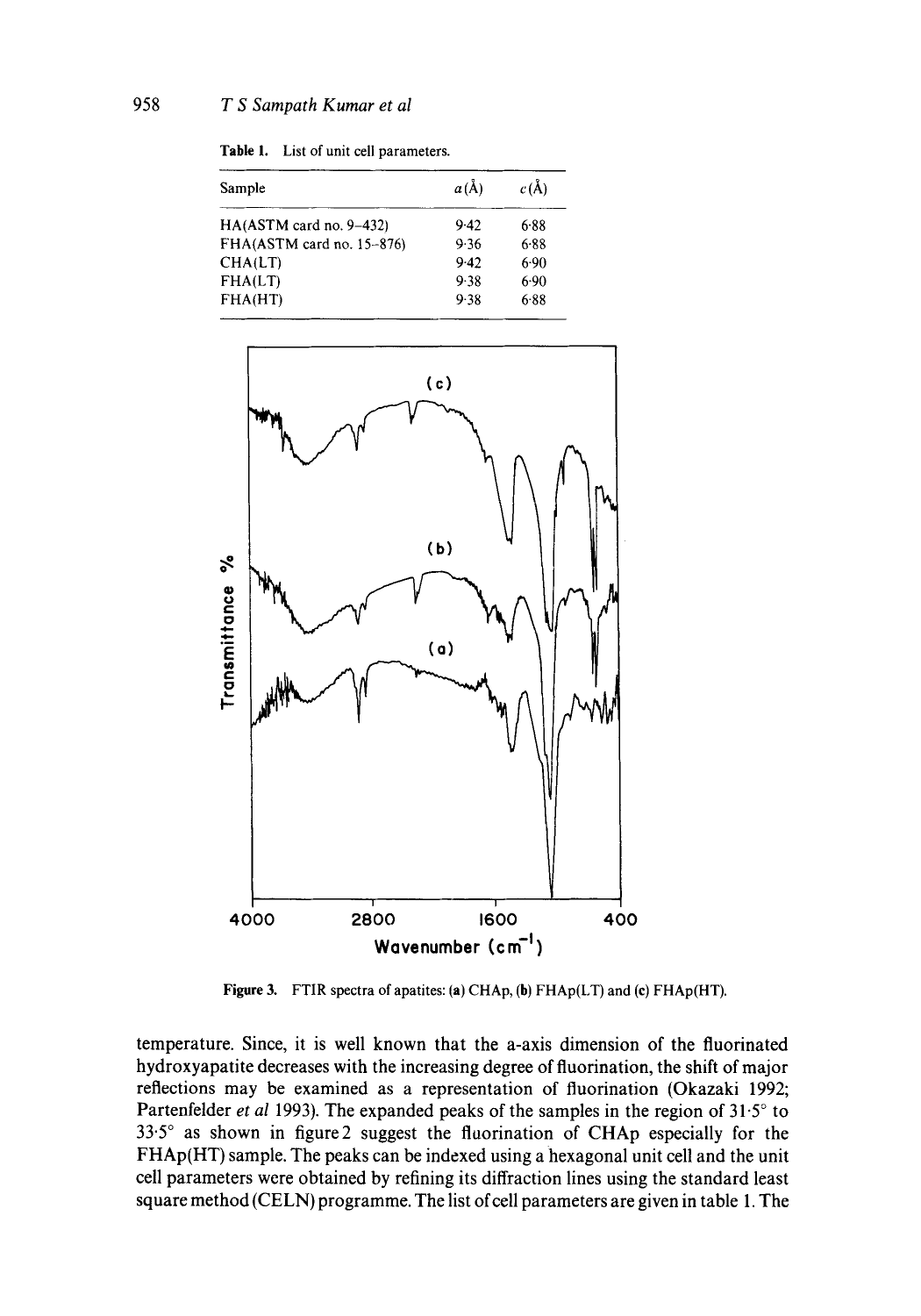

**Figure** 4. DTA trace of apatites: (a) CHAp, (b) FHAp(LT) and (e) FHAp(HT).



**Figure** 5. TGA trace of apatites: (a) CHAp, (b) FHAp(LT) and (¢) FHAp(HT).

observed reduction of the a-axis parameter for  $FHAp(LT)$  and  $FHAp(HT)$  samples clearly indicates only partial fluorination (around 60%) of CHAp.

The FTIR spectroscopy further details the fluorination of CHAp. Figure 3 shows the IR spectra of CHAp, FHAp(LT), and FHAp(HT). The IR spectra of all the samples show absorption bands at  $1100 \text{ cm}^{-1}$  and  $900 \text{ cm}^{-1}$  due to the PO<sub>4</sub><sup>3</sup> ion vibration. The broad absorption at 3000 to  $3700 \text{ cm}^{-1}$  in all the samples is due to the  $V_{O-H}$  vibration. The sharp lines around 600 cm<sup>-1</sup> is also due to the vibration of OH group and shows modification in FHAp due to the fluorination (Okazaki 1992; Partenfelder *et al* 1993). However, the presence of  $CO<sub>3</sub><sup>-2</sup>$  which appears as a composite of peaks around 1510-1420 and 800 cm<sup>-1</sup> indicated trace contamination by carbonate ions. The FTIR study gave additional proof for fluorination of CHAp.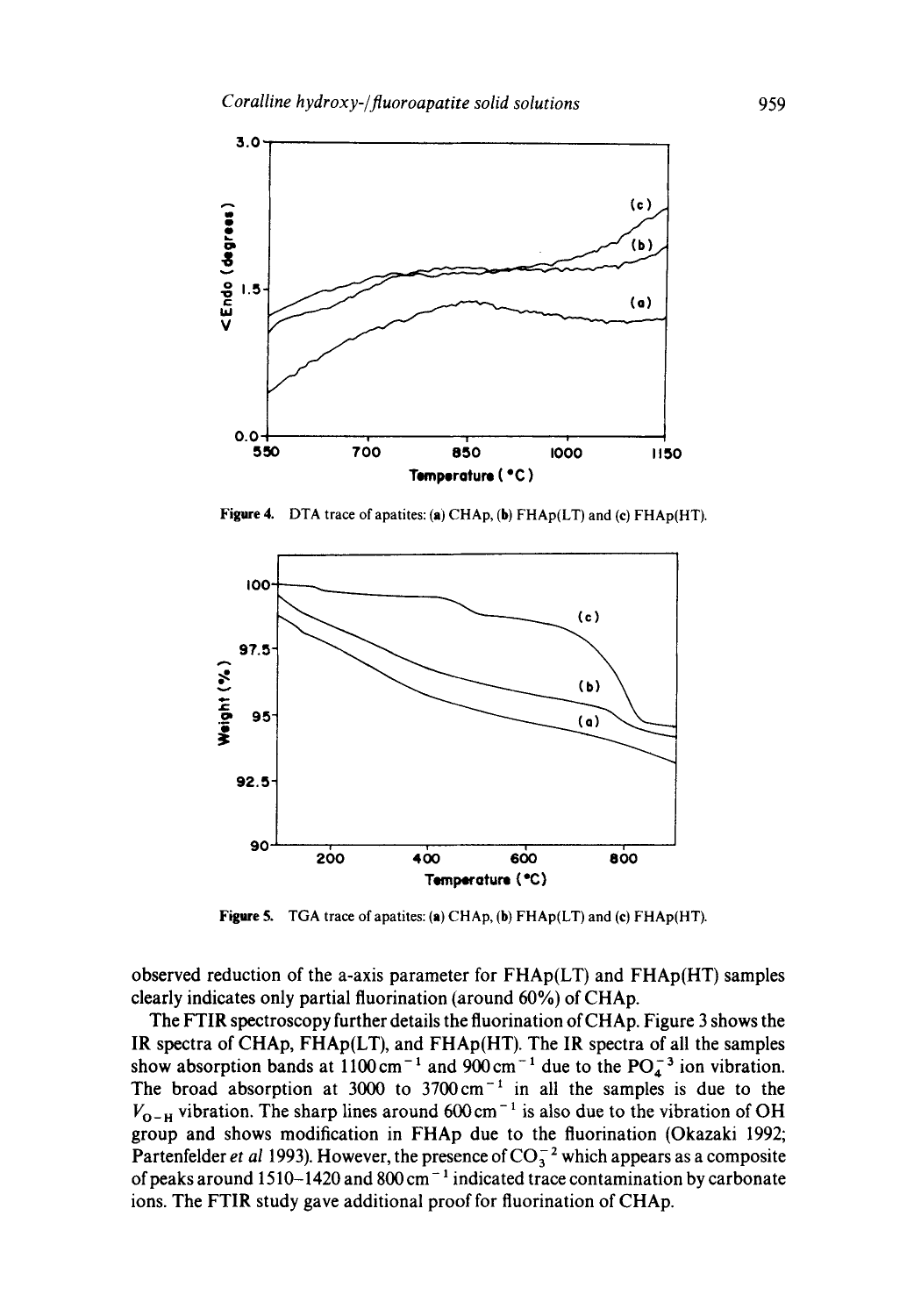

**Figure 6.** The variations in pH of phosphate solution at  $37^{\circ}$ C with apatites: (a) CHAp, (b) FHAp(LT) and (e) FHAp(HT).

Thermogravimetric analysis (TGA) and differential thermal analysis (DTA) have also been employed to further characterize the fluoroapatite. The thermograms of TGA and DTA are shown in figures 4 and 5 respectively. As HAp is known to be stable up to 1470°C (Locardi *et al* 1993), the changes observed by DTA between 600 and 1200°C may be due to variations of the thermal conductivity of the samples except for the FHAp(HT). Since, this sample was prepared for the high temperature method using NaF, the observed endo peak around 950°C may be due to the melting of un-reacted NaF which may be present in minor quantities. Similarly there is no significant weight loss in the thermogravimetric traces of the samples and the small weight loss observed may be due to the dehydration of apatite according to

$$
\text{Ca}_{10}(\text{PO}_4)_6(\text{OH})_2 \to \text{Ca}_{10}(\text{PO}_4)_6(\text{OH})_{2-2x} + x(\text{H}_2\text{O}).\tag{1}
$$

However, the weight loss occurs differentially depending upon the method of preparation. Samples prepared by the low temperature method showed continuous weight loss from 90°C onwards, while two-step desorption behaviour was observed for samples prepared by the high temperature method. Even though fluorination of CHAp shifts the weight loss to higher temperatures relatively higher weight loss occurred for FHAp(HT) sample as compared to FHAp(LT) sample.

*In vitro* study of the stability of the fluorinated CHAp and the composites were performed in phosphate buffer solution with pH 7-2. The pH stability of the buffered solutions containing CHAp, FHAp(LT) and FHAp (HT) samples are shown in figure 6. All the samples were found to be stable in the phosphate buffer solution for the period of study. Although fluoroapatite is expected to be less soluble than HAp, the minute variations in the stability observed for the fluorinated CHAp do not exhibit this behaviour. The solubility depends much on the buffering conditions owing to the complex formation (Klein *et al* 1990). Hence, these results should be observed carefully keeping in view the presence of impurities especially in the FHAp(HT) sample.